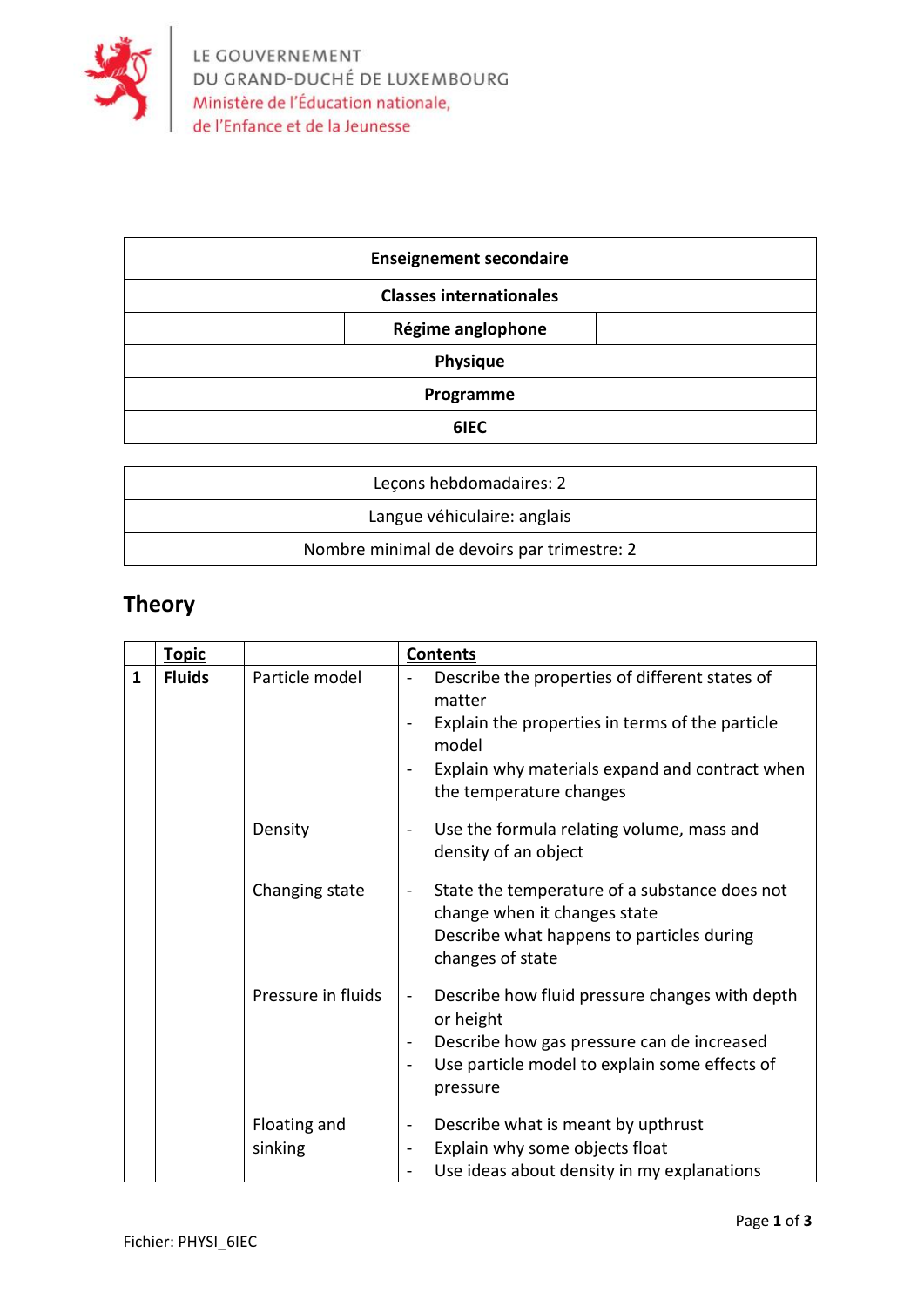

LE GOUVERNEMENT<br>DU GRAND-DUCHÉ DE LUXEMBOURG Ministère de l'Éducation nationale, de l'Enfance et de la Jeunesse

| $\overline{2}$ | Light                      | Light on the move                                             | Explain why we can see objects<br>$\blacksquare$<br>Compare light and sound waves<br>Describe what happens to light when it hits<br>$\qquad \qquad \blacksquare$<br>different objects                          |
|----------------|----------------------------|---------------------------------------------------------------|----------------------------------------------------------------------------------------------------------------------------------------------------------------------------------------------------------------|
|                |                            | Reflection                                                    | Describe how to demonstrate that light travels in<br>straight lines<br>Describe how mirrors and rough surfaces reflect<br>light                                                                                |
|                |                            | Colour                                                        | Describe how an image is formed in a mirror<br>Describe how to make a spectrum<br>$\overline{\phantom{0}}$<br>Explain why coloured objects appear coloured                                                     |
| 3              | <b>Energy</b><br>transfers | Temperature<br>changes: internal<br>energy and<br>temperature | Explain how internal energy and temperature are<br>$\overline{\phantom{0}}$<br>different<br>Identify the direction in which energy will be<br>$\blacksquare$<br>transferred<br>Explain evaporation             |
|                |                            | Transferring<br>energy                                        | Explain how energy is transferred by conduction,<br>convection, radiation<br>Use the particle model to explain energy<br>transfers in matter<br>Controlling transfers<br>Discuss how to reduce energy tranfers |

## **General skills:**

- 1. Use of command terms
- 2. Summarize key points in a text
- 3. Use of tables
- 4. Writing a method
- 5. Charts and graphs (see chemistry and physics)
	- o Present information as bar charts or scatter graphs
	- o Identify relationships using scatter graphs ( proportional relationship )
	- o Analyze and describe trends of a graph
- 6. Modelling in science: how to use them in science and testing them
- 7. Calculating with simple formulae  $y = a$  times x
- 8. Measuring angles
- 9. Understand accuracy and precision
- 10. Understand random and systematic errors
- 11. Rounding numbers